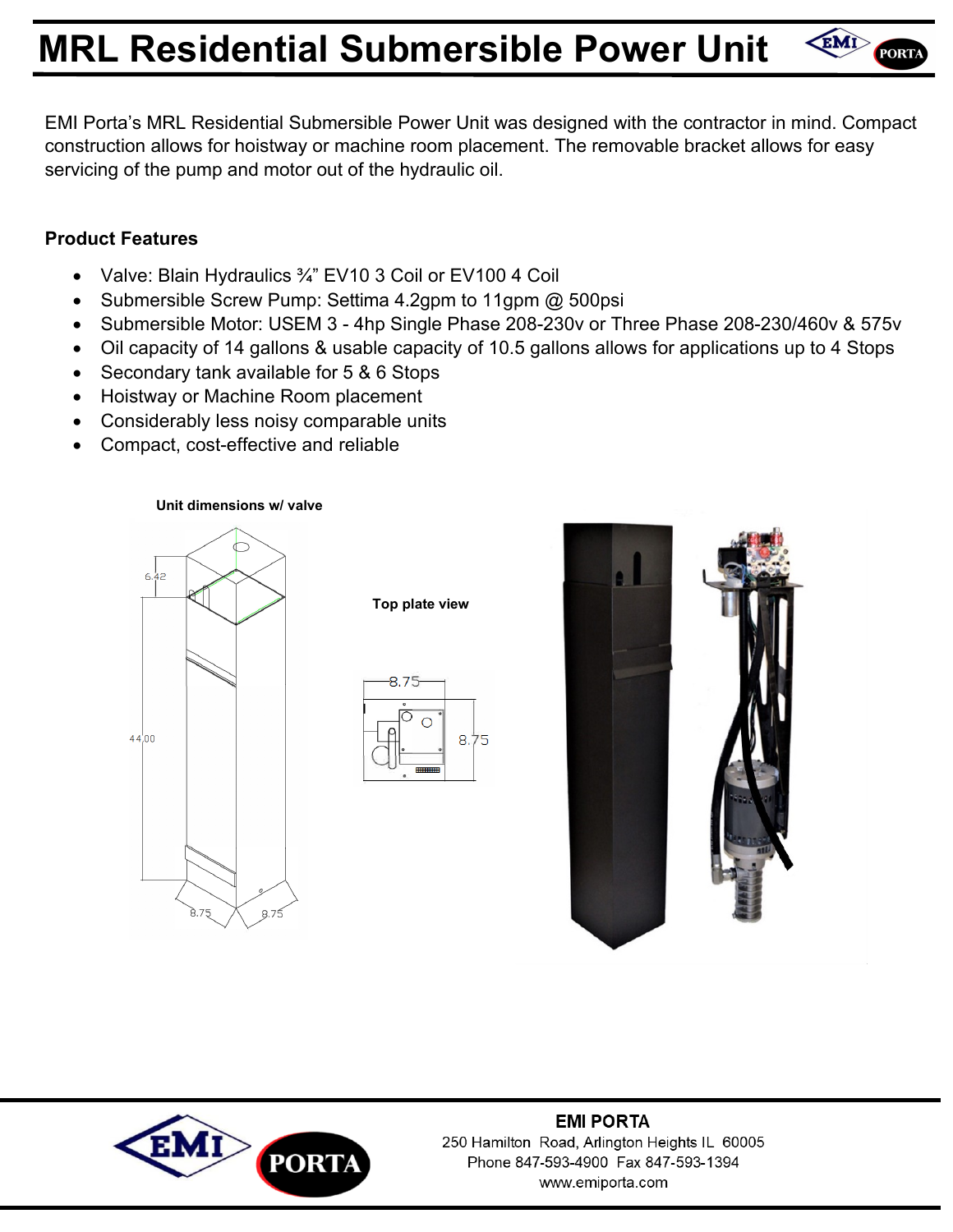## **Residential MRL Power Unit**



### **MRL Installation and Fill Procedure**

#### **Installation and Removal of Motor/Pump:**

- 1. Use a sling or hooks rated to lift 150lbs
- 2. Attach hooks to eyelets see image



3. It is recommended to use a come-along or rachet puller to aid in lifting or lowering device

#### **Tank Mounting:**

- 1. Secure mounting bracket to rail or wall.
	- a. If mounting to wall whether into wood or concrete ensure appropriate anchors are used to secure tank into position



2. Align tank bracket and mounting bracket to secure tank into place a. Make sure tank is empty for ease of installation.



**EMI PORTA** 250 Hamilton Road, Arlington Heights IL 60005 Phone 847-593-4900 Fax 847-593-1394 www.emiporta.com